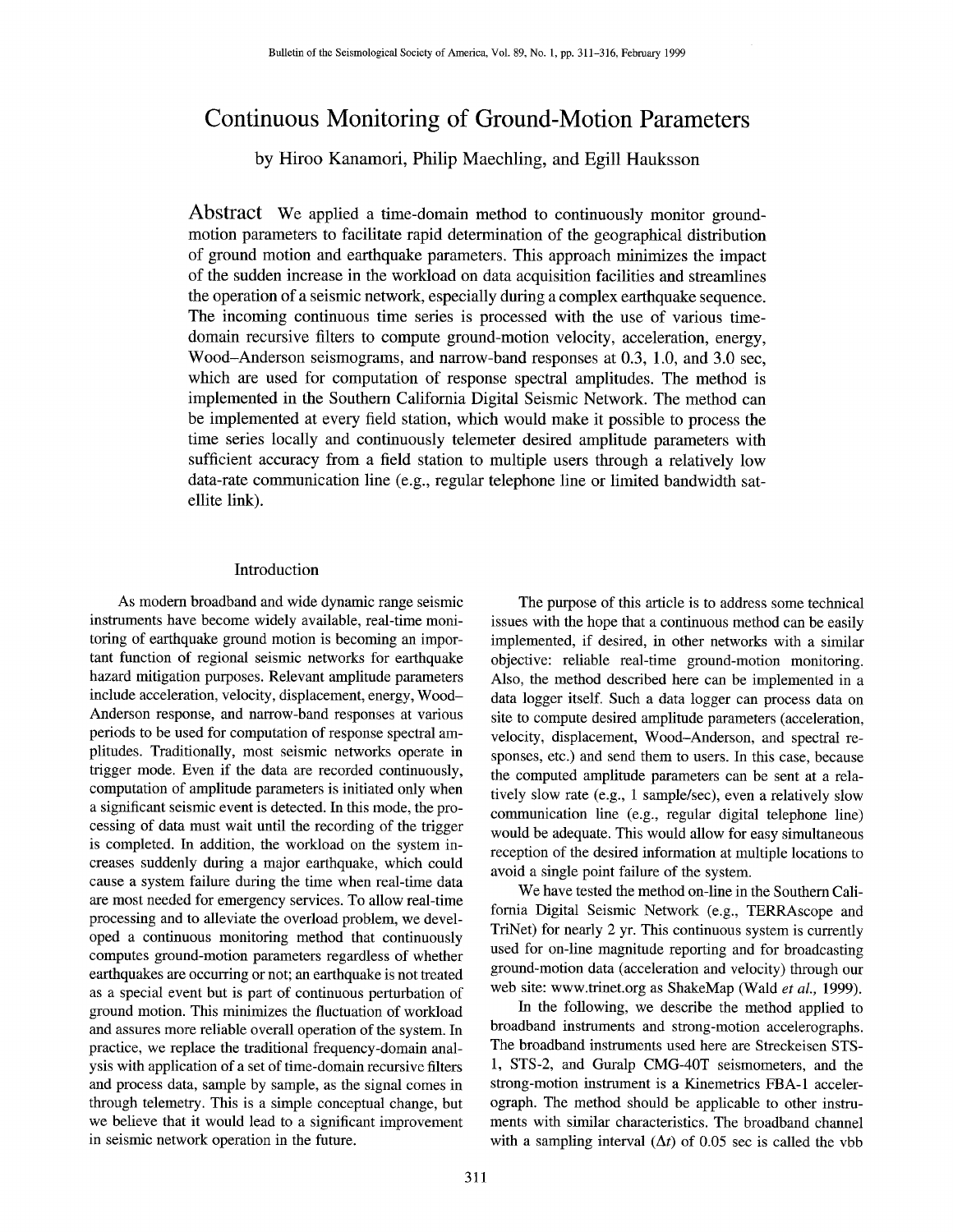channel, and that with either  $\Delta t = 0.0125$  or 0.01 sec is called the vsp channel. The acceleration channel with either  $\Delta t = 0.0125$  or 0.01 sec is called the lg (low-gain) channel.

In the TriNet application, since the filters need to be applied on-line to a large number of channels, we tried to use the simplest possible filters with small number of filter coefficients, while maintaining sufficient accuracy for amplitude computations. This restriction would not apply to implementation of the method in a data logger.

### Processing of the vbb and vsp Channels

The output from the instrument is assumed to be proportional to ground-motion velocity over the frequency band of our interest.

Acceleration

The acceleration  $a_i$  is computed simply by

$$
a_i = (\zeta_i - \zeta_{i-1})/(g\Delta t), \qquad (1)
$$

where  $\zeta_i$  is the output from either the vbb or the vsp channel,  $\Delta t$  is the sampling interval, and g is the gain factor. This simple diffentiator is adequate for most of our purposes, but it is not accurate at frequencies higher than  $\frac{1}{2}$  Nyquist frequency. If higher accuracy is desired, the recursive differentiator (Rabiner and Steiglitz, 1970)

$$
a_j = (1.1509967359\zeta_j - 0.3788779578\zeta_{j-1} - 0.7721187782\zeta_{j-2})/(g\Delta t)
$$
 (1')  
- 0.8593897a<sub>i-1</sub> + 0.1021010570a<sub>i-2</sub>

should be used instead. In our application, we use (1) for simplicity.

#### Wood-Anderson Response

The Wood-Anderson response,  $w_i$ , is computed using the following difference equation, which corresponds to the differential equation for the Wood-Anderson response to velocity input,

$$
(w_j - 2w_{j-1} + w_{j-2})/\Delta t^2 + 2h\omega_0 (w_j - w_{j-1})/\Delta t \t (2)
$$
  
+  $\omega_0^2 w_j = (g_{wa}/g)(\zeta_j - \zeta_{j-1})/\Delta t$ 

where h,  $\omega_0$ , and  $g_{wa}$  are the damping constant, natural angular frequency, and the gain factor of the Wood-Anderson instrument. The recursive filter corresponding to (2) is given by

$$
w_j = \frac{1}{c_2} \left[ (g_{wa}/g) \Delta t (\zeta_j - \zeta_{j-1}) + 2c_1 w_{j-1} - w_{j-2} \right], \quad (3)
$$

312 Short Notes

$$
c_1 = 1 + h\omega_0 \Delta t \tag{4}
$$

and

$$
c_2 = 1 + 2h\omega_0 \Delta t + (\omega_0 \Delta t)^2. \tag{5}
$$

The transfer function corresponding to this filter (equation 3) is given by

$$
F(\omega) = \Delta t \left(\frac{g_{wa}}{g}\right) \frac{1 - e^{-i\omega \Delta t}}{c_2 - 2c_1 e^{-i\omega \Delta t} + e^{-2i\omega \Delta t}}.
$$
 (6)

In comparison, the analytic Wood-Anderson response is given by

$$
F_0(\omega) = \left(\frac{g_{wc}}{g}\right) \frac{i\omega}{\omega_0^2 - 2ih\omega_0 - \omega^2}.
$$
 (7)

For the standard Wood-Anderson instrument,  $h = 0.8$ ,  $\omega_0 = 2\pi/0.8 \text{ sec}^{-1}$ ,  $g_{wa} = 2800$  (Richter, 1958). However, because of the use of the difference equation with a finite  $\Delta t$ (0.05 sec), the response calculated from (6) is not accurate. This error (difference between equations 6 and 7) decreases as  $\Delta t$  decreases. To minimize the error, these constants are adjusted in the least-squares sense (minimize  $(|F(\omega))$  - $|F_0(\omega)|^2$ , so that the error in the overall response is less than 5% over the frequency band of 0.05 to 6.5 Hz for the vbb channel, as shown in Figure 1. This adjustment is an important element of the design of the recursive filter for the Wood-Anderson response. The adjustments for the vsp



Figure 1. Relative Wood-Anderson response (i.e., ratio of the response computed with a recursive filter to the analytic response) computed from the vbb channel with a sampling interval  $(\Delta t)$  of 0.05 sec (solid curve). The constants used are  $T_0 = 0.719$  sec,  $h = 0.568$ , and  $g_{wa} = 3110$ . Note the large difference of the period  $T_0$ , damping constant h, and the gain factor  $g_{wa}$  from those of the actual instrument (0.8, 0.8, and 2800, respectively). Relative narrow-band response at  $T_0 = 0.3$  sec computed from the vbb channel with  $\Delta t = 0.05$  sec (dotted curve). The constants used are  $T_0 = 0.307$  sec,  $h = -0.461$ , and  $g =$ 0.875. Note the negative damping constant  $h$ . Only the response near 3.3 Hz is relevant.

where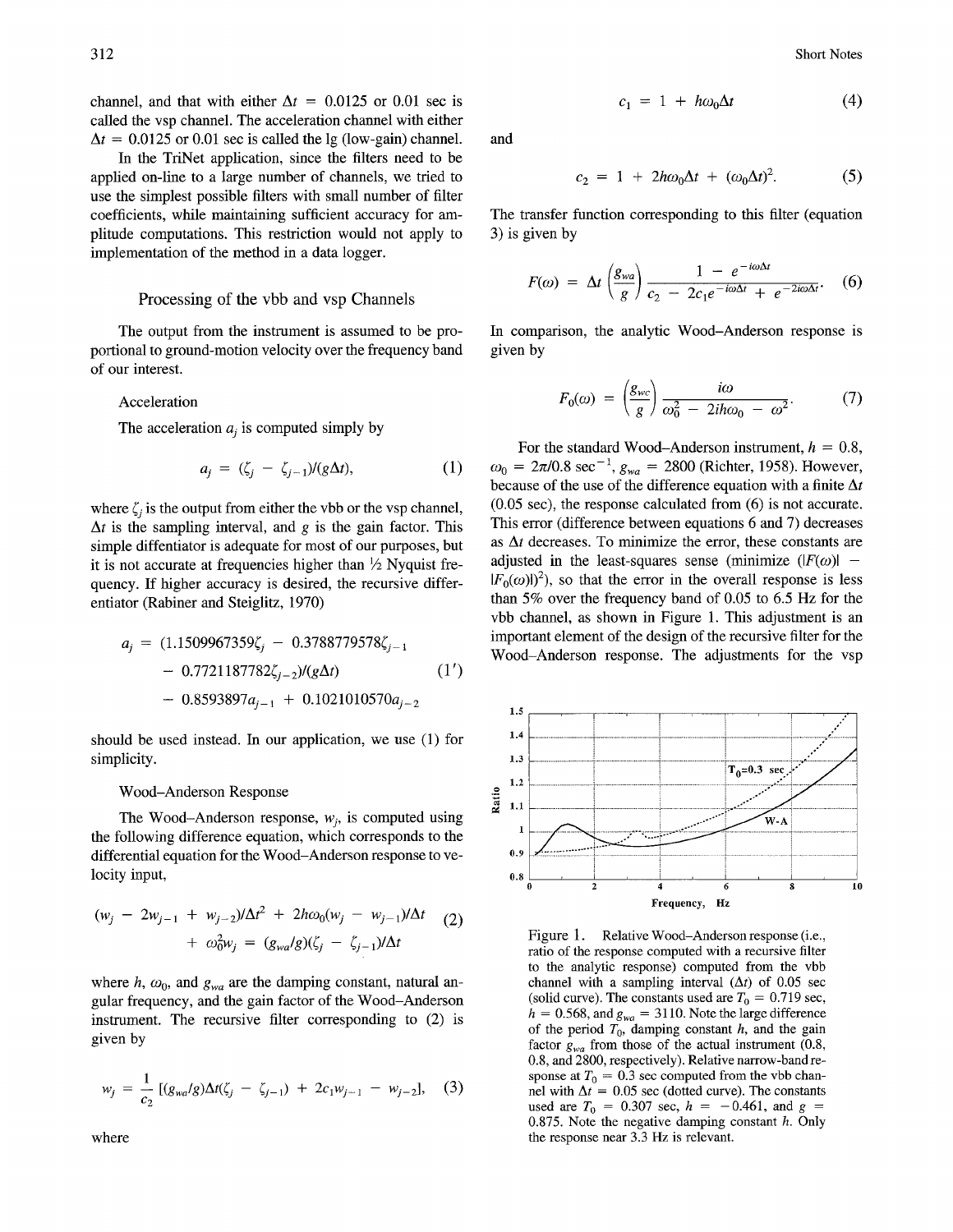channel are smaller, and the error is less than 1% over the frequency band of 0.01 to 10 Hz. The adjusted constants are given in Table 1.

Narrow-Band Response for Computation of Response Spectral Amplitudes

The response spectral amplitude is determined from the maximum amplitude of a narrow-band response of a simple pendulum with the desired natural period (Hudson, 1979; Jennings, 1983). The computation of this narrow-band response can be performed in exactly the same manner as the Wood-Anderson response, using (2) and with appropriate values of h and  $\omega_0$ , with a gain factor of unity. The only difference is that the response is sharply peaked because of the small damping. It is generally difficult to obtain a sharply peaked response with a recursive filter with a small number of coefficients.

The response spectra are normally computed at  $T_0(2\pi/$  $\omega_0$ ) = 0.3, 1, and 3 sec, with a damping constant  $h = 0.05$ and a gain factor  $g = 1$ . However, the recursive filter using these constants completely fails to reproduce the peaked response. The actual values of  $T_0$ , h, and g need to be modified to correct for the errors due to the finite-difference computation. These constants were determined to match the response in the least-squares sense, as is done for the Wood-Anderson response. The modified constants are given in Table 1. We note that the damping constant is modified from 0.05 to  $-0.461$  for the vbb channel, and to  $-0.0583$  for the vsp channel. The negative damping constant may appear somewhat strange, but as shown later, the recursive filters with a negative damping constant are stable and produce accurate responses. The response of the vbb channel at  $T_0$  $= 0.3$  sec is shown in Figure 1. Because the response is very narrow band, the large error at  $f \ge 6$  Hz is of little consequence. The response for the vsp channel is accurately computed with the adjusted constants (errors are less than 1%). For  $T_0 = 1$  and 3 sec, the response can be more accurately computed.

#### Velocity

To remove the base-line offset and the long-term drift of the output from a very broad-band instrument, a highpass filter, H1, is applied (Allen, 1978; Shanks, 1967). This high-pass filter is given in the following form  $(x_i: input; y_i)$ : output):

where  $a_0 = 1$ ,  $a_1 = -1$ ,  $a_2 = 0$ ,  $b_0 = 2/(1 + q)$ ,  $b_1 =$  $2q/(1 + q)$ ,  $b_2 = 0$ . The constant q determines the highpass band. The transfer function of this filter is given by

$$
H1(\omega) = \frac{1+q}{2} \frac{1-e^{-i\omega\Delta t}}{1-qe^{-i\omega\Delta t}}.
$$
 (9)

If  $q = 0.998$ , the response is less than 0.8 at periods longer than 116 and 23 sec for  $\Delta t = 0.05$  and  $\Delta t = 0.01$  sec, respectively.

Using this filter, the velocity,  $v_i$ , is computed by

$$
v_j = \frac{1 + q \zeta_j - \zeta_{j-1}}{2} + qv_{j-1}, \qquad (10)
$$

where  $\zeta_i$  is the output from the vbb or vsp channel.

Energy (integral of velocity squared)

The energy,  $e_i$ , is computed from velocity by

$$
e_j = (v_j^2 + v_{j-1}^2) \Delta t / 2 + e_{j-1}.
$$
 (11)

Because the energy is a monotonically increasing function of time, it is computed for a predetermined time interval (e.g., 5 sec) and is reset to 0, at the end of each interval.

#### Displacement

The displacement,  $d_j$ , is computed from velocity,  $v_j$ , by integration and high-pass filtering with H1. The high-pass filter is applied to avoid long-term drift of the baseline. Applying H1 again, we obtain

$$
d_j = \frac{1+q}{2} \frac{v_j + v_{j-1}}{2} \Delta t + q d_{j-1}.
$$
 (12)

The constant  $q$  in (12) can be numerically different from  $q$ in (10), but the same symbol is used here for simplicity.

Table 1 Adjusted Constants for the vbb, vsp, and lg Channels

|                  | For the vbb Channel with $\Delta t = 0.05$ sec |          |       | For the vsp Channel with $\Delta t = 0.01$ sec |           |       | For the 1g Channel with $\Delta t = 0.01$ sec |           |      |
|------------------|------------------------------------------------|----------|-------|------------------------------------------------|-----------|-------|-----------------------------------------------|-----------|------|
|                  | $f_0$ (Hz) $(T_0, \text{sec})$                 |          | g     | $f_0$ (Hz) $(T_0, \text{sec})$                 |           | g     | $f_0$ (Hz) $(T_0, \text{sec})$                | h         |      |
| $W-A$            | 1.39 (0.719)                                   | 0.568    | 3110  | 1.29 (0.775)                                   | 0.781     | 2963  | 1.29(0.775)                                   | 0.781     | 2963 |
| RS $T = 0.3$ sec | 3.26(0.307)                                    | $-0.461$ | 0.875 | 3.34(0.299)                                    | $-0.0583$ | 0.996 | 3.34(0.299)                                   | $-0.0541$ | 1.00 |
| RS $T = 1.0$ sec | 1.00(1.00)                                     | $-0.108$ | 0.988 | 1.00 (1.00)                                    | 0.0160    | 0.988 | 1.00 (1.00)                                   | 0.0180    | 1.00 |
| RS $T = 3.0$ sec | 0.333(3.00)                                    | $-0.021$ | 0.986 | 0.334(2.99)                                    | 0.0440    | 0.999 | 0.334(2.99)                                   | 0.0440    | 1.00 |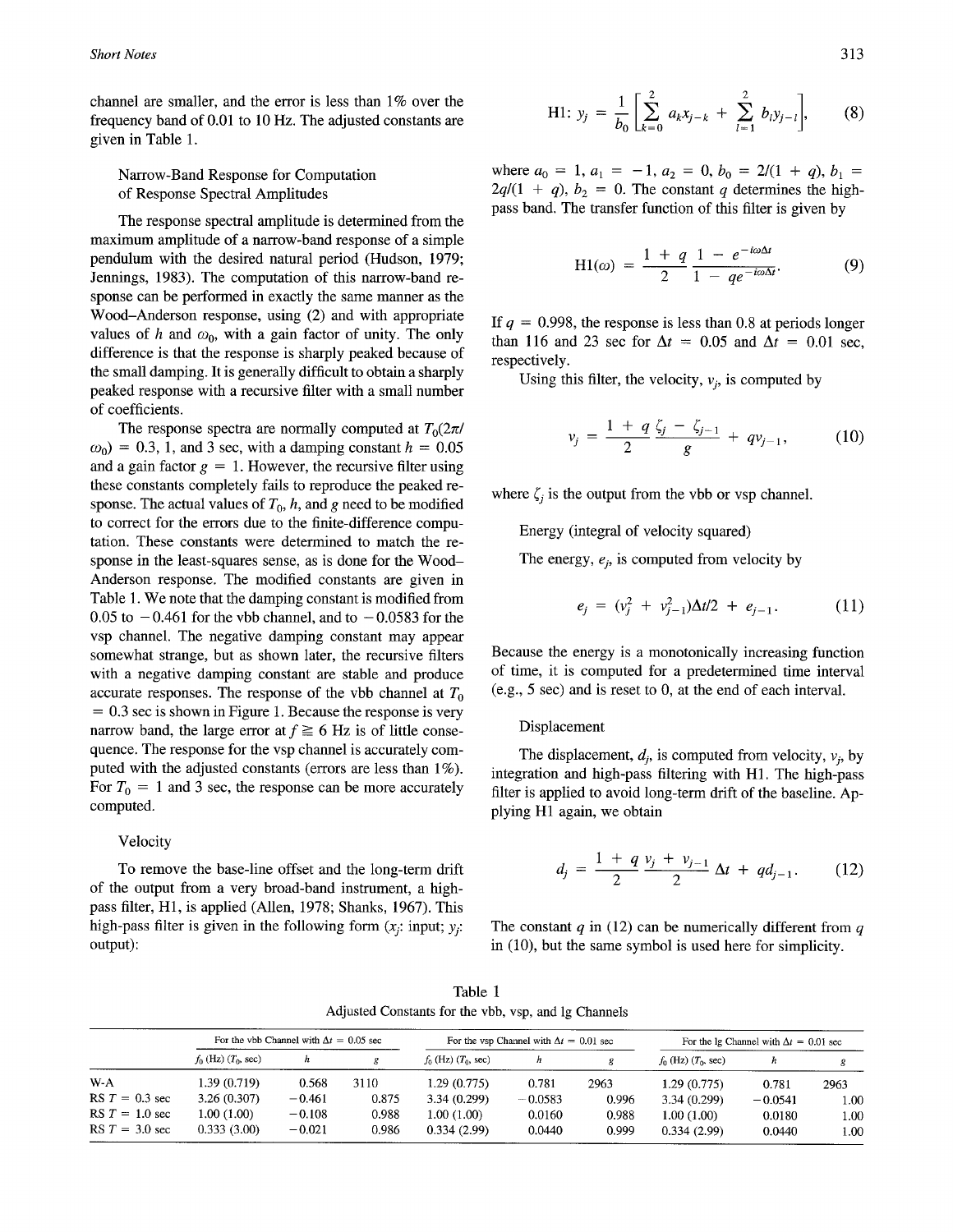# Processing of the lg Channel

The output from 1g channels,  $\xi_i$ , is assumed to be proportional to ground-motion acceleration over the frequency band of our interest.

Acceleration

To remove the base-line offset, the high-pass filter H1 is applied to compute acceleration as follows:

$$
a_j = \frac{1 + q \xi_j - \xi_{j-1}}{2} + q a_{j-1}
$$
 (13)

where  $g_{1g}$  is the gain factor for the accelerograph.

Wood-Anderson Response

The Wood-Anderson response,  $w_i$ , is computed using the difference equation for acceleration input:

$$
(w_j - 2w_{j-1} + w_{j-2})/\Delta t^2
$$
  
+  $2h\omega_0(w_j - w_{j-1})/\Delta t + \omega_0^2 w_j = g_{wa}a_j$ . (14)

The corresponding recursive filter is given by

$$
w_j = \frac{1}{c_2} \left[ g_{wa} \Delta t^2 a_j + 2c_1 w_{j-1} - w_{j-2} \right]. \tag{15}
$$

The constants  $c_1$  and  $c_2$  are given by (4) and (5).

The transfer function corresponding to (15) is

$$
G(\omega) = \Delta t^2 g_{w\alpha} \frac{1}{c_2 - 2c_1 e^{-i\omega\Delta t} + e^{-2i\omega\Delta t}}.
$$
 (16)

The filter constants were adjusted by minimizing the difference between  $|G(\omega)|$  and the corresponding analytic response in the least-squares sense. The adjusted constants are given in Table 1. The error is less than 3% over the frequency band of 0.01 to 10 Hz.

# Narrow-Band Response for Computation of Response Spectral Amplitudes

The computation is the same as that for the Wood-Anderson response, and the adjusted constants are given in Table 1. The error is less than 3% over the frequency band of 0.01 to 10 Hz.

#### Velocity

The velocity is obtained by integration and high-pass filtering with HI:

$$
v_j = \frac{1 + q}{2} \frac{a_j + a_{j-1}}{2} \Delta t + q v_{j-1}.
$$
 (17)

The high-pass tilter is applied to remove the long-term drift of the velocity trace caused by integration.

## Energy and Displacement

The computation of energy and displacement from velocity is the same as that for the vbb channel (equations 11 and 12).

## **Overall Response**

The overall responses for acceleration, velocity, and displacement for the vbb channel ( $\Delta t = 0.05$  sec), vsp channel  $(\Delta t = 0.01 \text{ sec})$ , and lg channel  $(\Delta t = 0.01 \text{ sec})$  are shown in Figures 2a, 2b, and 2c, respectively. The response is relative to the theoretical response, and  $q = 0.998$  is used. Except for the acceleration response for the vbb channel, the



Figure 2. (a) The relative response of acceleration, velocity, and displacement computed with a recursive filter applied to the vbb channel with  $\Delta t = 0.05$  sec. (b) The relative response of acceleration, velocity, and displacement computed with a recursive filter applied to the vsp channel with  $\Delta t = 0.01$  sec. (c) The relative response of acceleration, velocity, and displacement computed with a recursive filter applied to the lg channel with  $\Delta t = 0.01$  sec.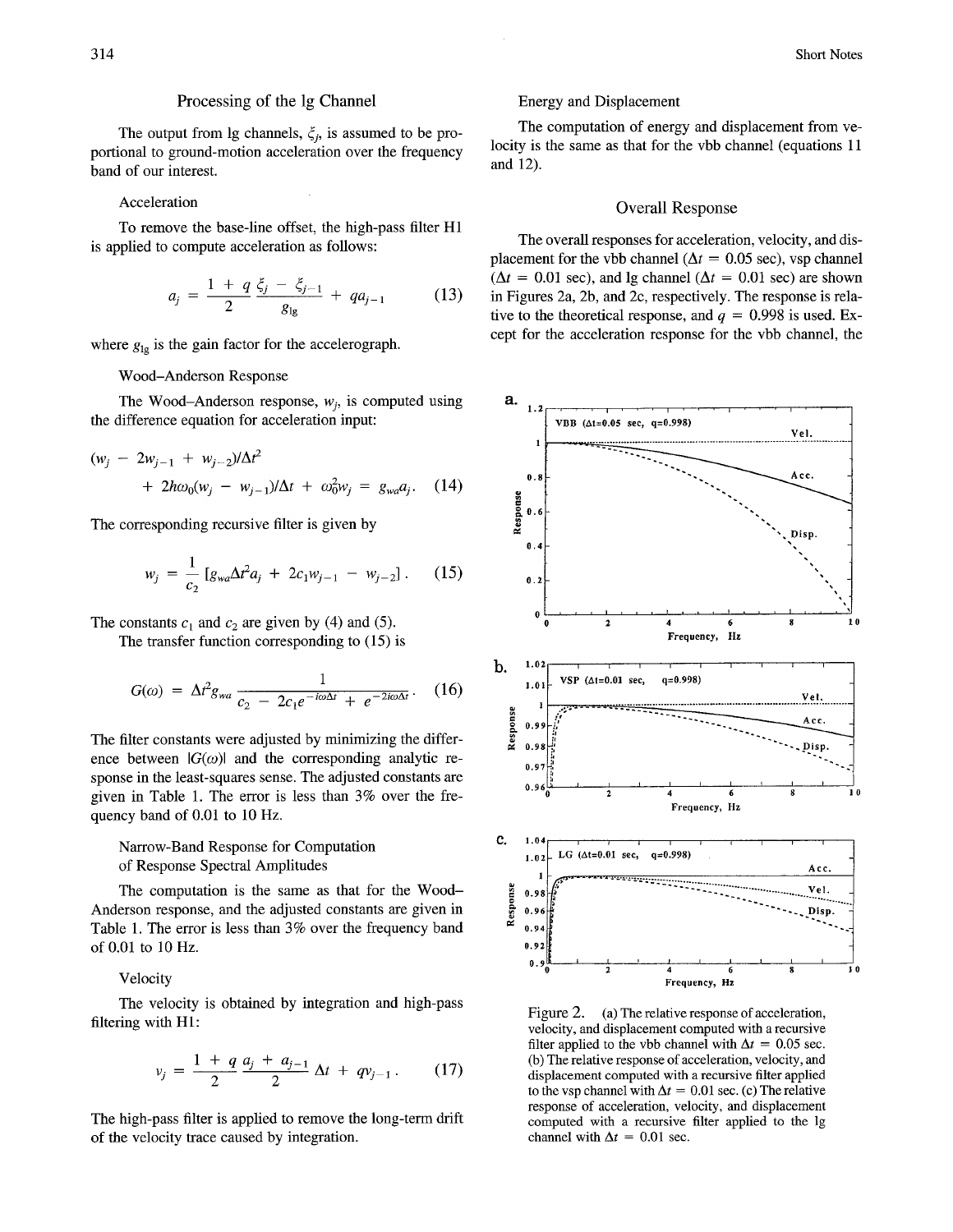error is negligible. Since accelerations for large events are usually measured on lg channels, the error in the acceleration measured on vbb channels is insignificant. The roll-off at high frequencies is due to the finite-difference differentiation and integration used in  $(1)$ ,  $(12)$ , and  $(17)$ , and the roll-off at lower frequencies is due to the high-pass filter HI. The roll-off at low frequencies can be adjusted, if so desired, by changing the value of q. If higher accuracy is desired for acceleration computed from vbb channels, equation (1') should be used instead of (1).

# **Stability**

Because recursive filters can become unstable (Hamming, 1989; Scherbaum, 1996), we examined the stability of the filters used for the Wood-Anderson response and the narrow-band response.

For  $|h| < 1$ , the denominator of the transfer functions (6) and (16) can be written as  $(z - p_1)(z - p_1^*)$ , where  $z = e^{-i\omega \Delta t}$  and  $p_1$  is a pole given by

$$
p_1 = (1 + h\omega_0\Delta t) + i\omega_0\Delta t\sqrt{1 - h^2} \qquad (18)
$$

and  $p_1^*$  is the complex conjugate of  $p_1$ . For the filter to be stable,  $|p_1|$  must be larger than 1, which leads to

$$
1 > h > -\omega_0 \Delta t/2. \tag{19}
$$

All the values of  $h$  in Table 1 satisfy this condition, and the recursive filters used here are stable.

#### Comparison of Waveforms

For the overall comparison between the results obtained with the recursive filters and with the traditional frequencydomain method, we show the comparisons of the Wood-Anderson responses and the response functions for  $T_0 = 1.0$ sec in Figures 3 and 4. The wave forms are almost indistinguishable between the responses computed with the recursive filters for the vbb, vsp, and lg channels and those computed using the traditional frequency domain method.

We note that although the filter constants were determined by fitting only the amplitude of the transfer functions, the good match of the waveforms indicates that the phase response is also matched well.

## Conclusion

The use of continuous method streamlines the operation of a seismic network, thereby enhancing the reliability and robustness of the network during a major earthquake. Relatively simple recursive filters accomplish this objective. The method will find useful applications in other networks with similar objectives, and in building data loggers with a capability of providing various types of amplitude parameters such as acceleration, velocity, displacement, energy, Wood-



Figure 3. Comparison of the Wood-Anderson response computed with the traditional frequency-domain method (Freq. D.), with a recursive filter applied to the lg channel (LG), vsp channel (VSP), and vbb channel (VBB). The record used is the E-W component of the seismogram of an  $M_L$  = 4.9 earthquake in Northridge that occurred on 26 April 1997 and was recorded at Pasadena.



Figure 4. Comparison of the Wood-Anderson response at  $T_0 = 1.0$  sec computed with the traditional frequency-domain method (Freq. D.), with a recursive filter applied to the lg channel (LG), vsp channel (VSP), and vbb channel (VBB).

Anderson response, and response spectral amplitudes as an output. Such data loggers will have broad applications for real-time ground-motion monitoring networks.

#### Acknowledgments

This work was supported by the USGS Grant 1434-HQ-97-03097 and FEMA/OES contract FEM1-1008-8000/801. We thank P. P. Vaidyanathan for valuable advice on recursive filters. Contribution 8545, Geological and Planetary Sciences. Pacific Bell and GTE provided Frame Relay service.